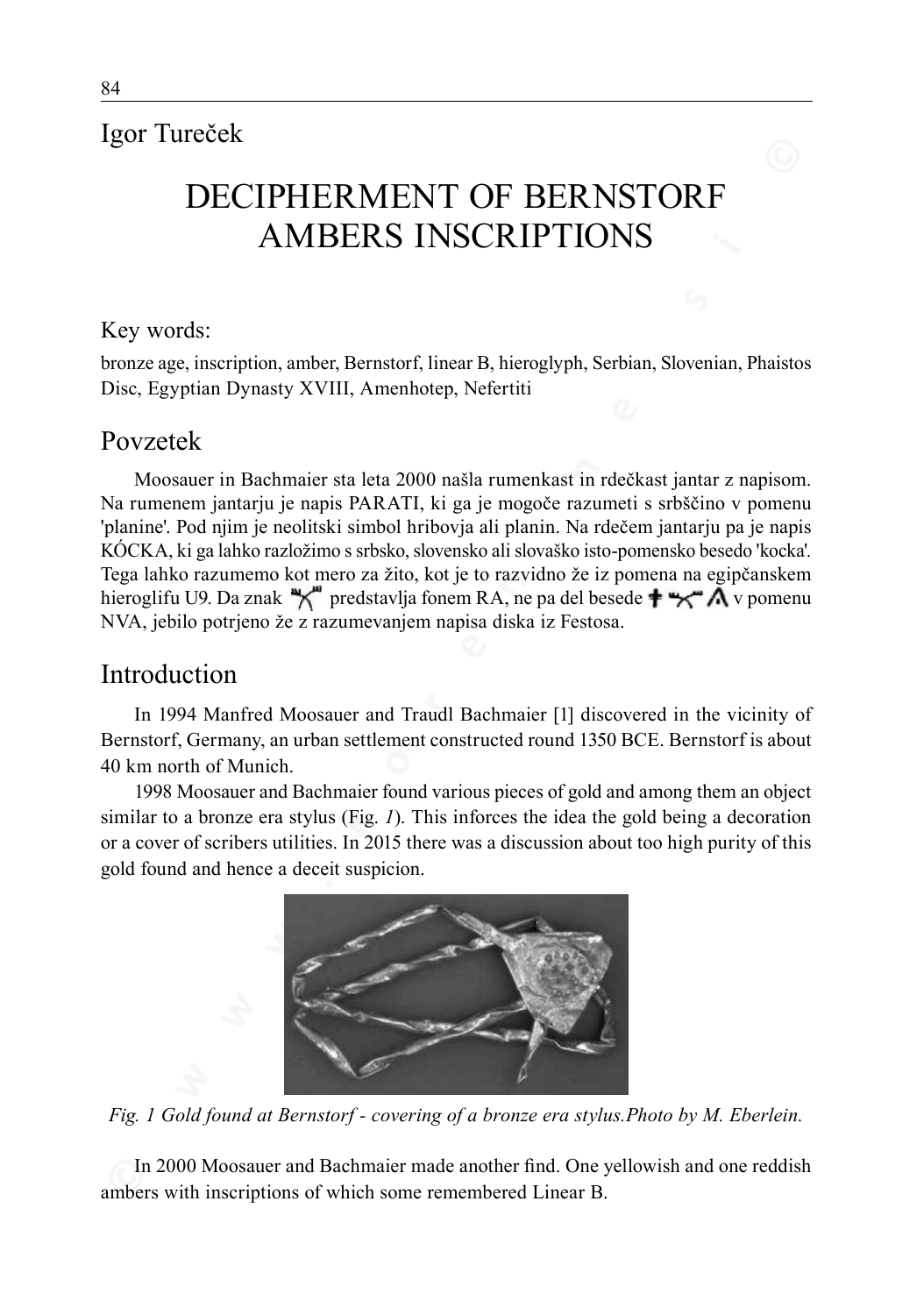

*Fig. 2 Ambers found at Bernstorf. Photos by M. Eberlein.*

In connection with Egyptian technology for purifying gold, this find established a compelling link between Ancient Egypt, the source of ambers along the Baltic Coast and the language used in inscriptions between Egypt and Baltic coast.

Method - How to decipher the linear B signs?

We have about 50 tablets written in linear AB and deciphered with the help of todays Serbian, e.g. [2] [3].

There are further facts supporting the idea to use Serbian as model language. For example distribution of haplogroups R1a, I2 and I1 along main amber transportation ways and in areas with todays mainly Slavonic population. And last but not least approximite spheres of Slavonic names jantar, Бурштин, cмола identical with R1a, I2 and I1 haplogroups distributions.



 *Fig. 3 Todays areas denoting amber.*

**1. Jantar group:** jantar - Slovenian, Serbian, Chroatian, Czech, Polish; jantár (Slovakian); янтaрь (Russian); јантар (Serbian);

**2. Bursztyn group:** bursztyn (Polish); бурштин or смола (Ukrainian); бурштын (Belorussian); borostyánkő (Hungarian); bärnsten (Swedish); barnsteen (Netherlandian); Bernstein (German);

**3. Ambar group:** âmbar (Portugese); ambar (Spanish); ambra (Italian); ambre (French); amber (English);

**4. Čilibar group**: Ћилибар [čilibar] (Serbian); chihlimbar [čihlimbar] (Romanian); qelibar [čelibar] (Albanian);

**5. Kеxлибáр group:** кеxлибáр (Bulgarian); кεχριμπάρι [kechribári] (Grecian); kehribar (Turkish); [kachlimen] Arabian;

**6. Dzintars:** dzintars (Lettish); gintaras (Lithuanian);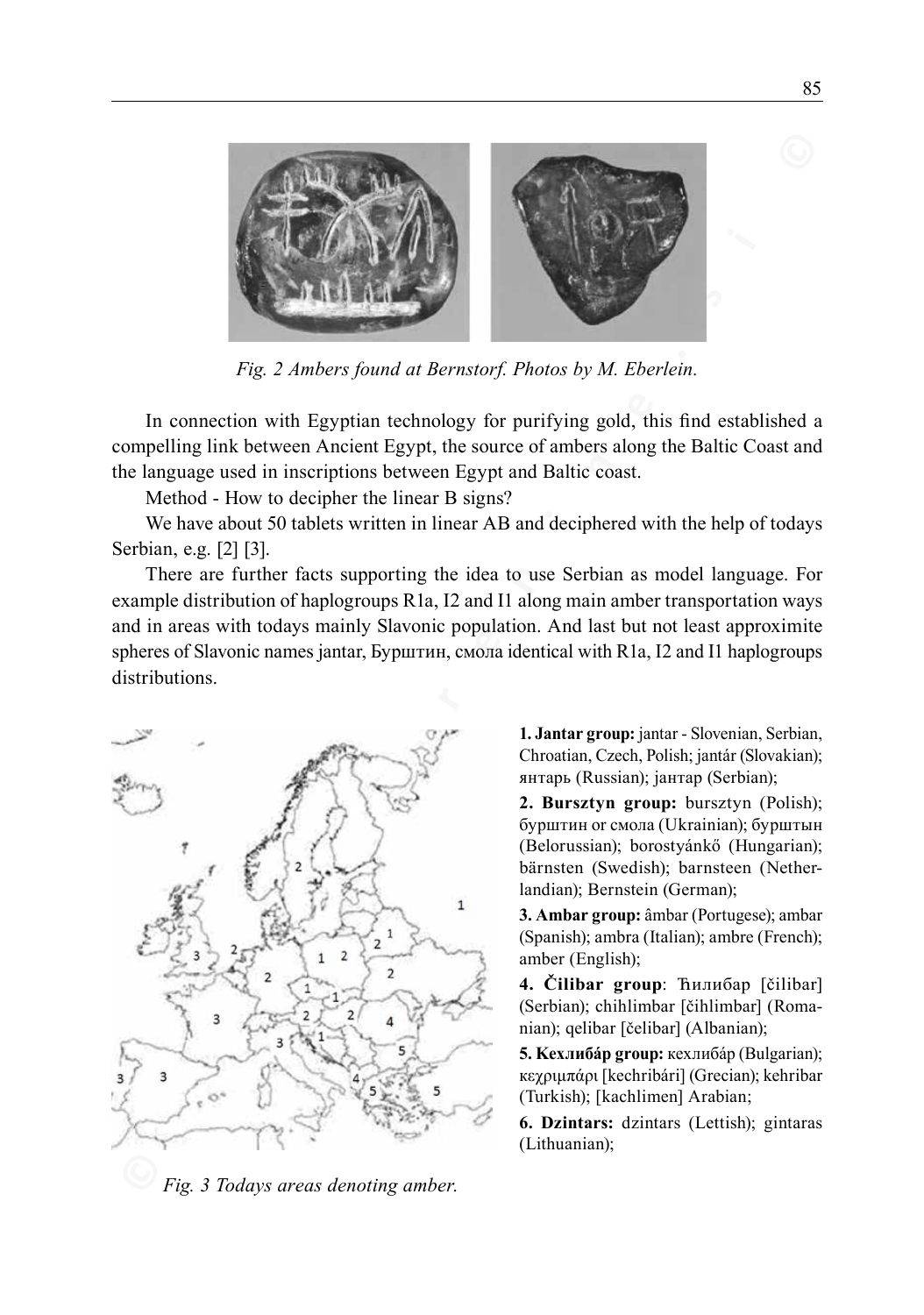# Historical references

There are some historical references about amber distributions, as well.

Moravičanský [4](p. 27) tought us that Aristotle knew the Heraclian trek from Italy over Danubian Celts (Moravia), Bavaria and Lusatia to the Baltic coast. Homér knew Baltic amber and Cassiturian (Britannic) tin before Troja downfall (1181 BCE). In Egypt, Moses (ca 1500 BCE) knew Baltic amber which Baltic people used as frankincense in their temples. He also knew Cassiturian (Britannic) tin. Amber he called myrrh dror.

# Decipherment process

Yellow amber – Linear B reading as PA-NVA-TI or TI-NVA-PA ?



*Fig. 4 Yellow amber.*

## PA-NVA-TI reading ?

The Linear B writing in the upper line read from left to right would give the traditional PA-NVA-TI. Moosbauer acounted Panvati as possible translation because it gave sence: Panvati was the name of a Greek argonaut. Found in a writing of Apollonios Rhodios [5], p.3, left column and others).

**EXECUTE TRENCISED INTERFACT (NOTE)**<br> **Note that the state of the Heriam in the form into the State of Moreovian, by a horizonic state have the Heriam and the Moreovian and Cassiumian (Britannic) tin before Topi downfall** This interpretation version is improbable because of three reasons. The sound of the linear B icons has been derived acrophonically but there is any other Serbian word begining with NVA in the Serbocroatian-Czech dictionary [6]. Not even beginning with NV. Also, the NVA sound was not tabulated in Michael Ventrise's tables. Second, there is a gap of 1050 years between Appolonios Rhodios's writing (300 BC) and burn-out of Bernstorf ca 1350 BC. Last but not least, a Linear B scribber would write: PA-stroke-VA-TI  $=$   $\uparrow$   $\Box$   $\Box$   $\Lambda$ . Strokes were written because Linear B was a syllabic language and did not have symbols for consonants.

### TI-NVA-PA reading?

Another possibility is reading from right to left, i.e. TINVAPA. Native Greeks nickname the town Pylos Tinva – a notification from Moosbauer. In Greek, the word "pylos" means palace. Perhaps TINVA ment the same and suffix –PA ment old. Disprove of TINVAPA reading: There is any other Serbian word with TINVA-. A Linear B scribber would write PA-VA-stroke-TI, i.e.  $\uparrow \Box$   $\wedge$ . The acrophony argument is valid in addition in the right to left reading, as well.

# Correct reading of  $\mathbb{R}^m$  is RA

On the Phaistos Disc [7] [8] (Fig. 5) there is the icon Nr. 04 which represents a captive or a slave because the hands are fettered. The Serbian word for a captive is "suoj" or "rob" (slave) and this would give SU or RO acrophonical phonem values. Thanks to Anton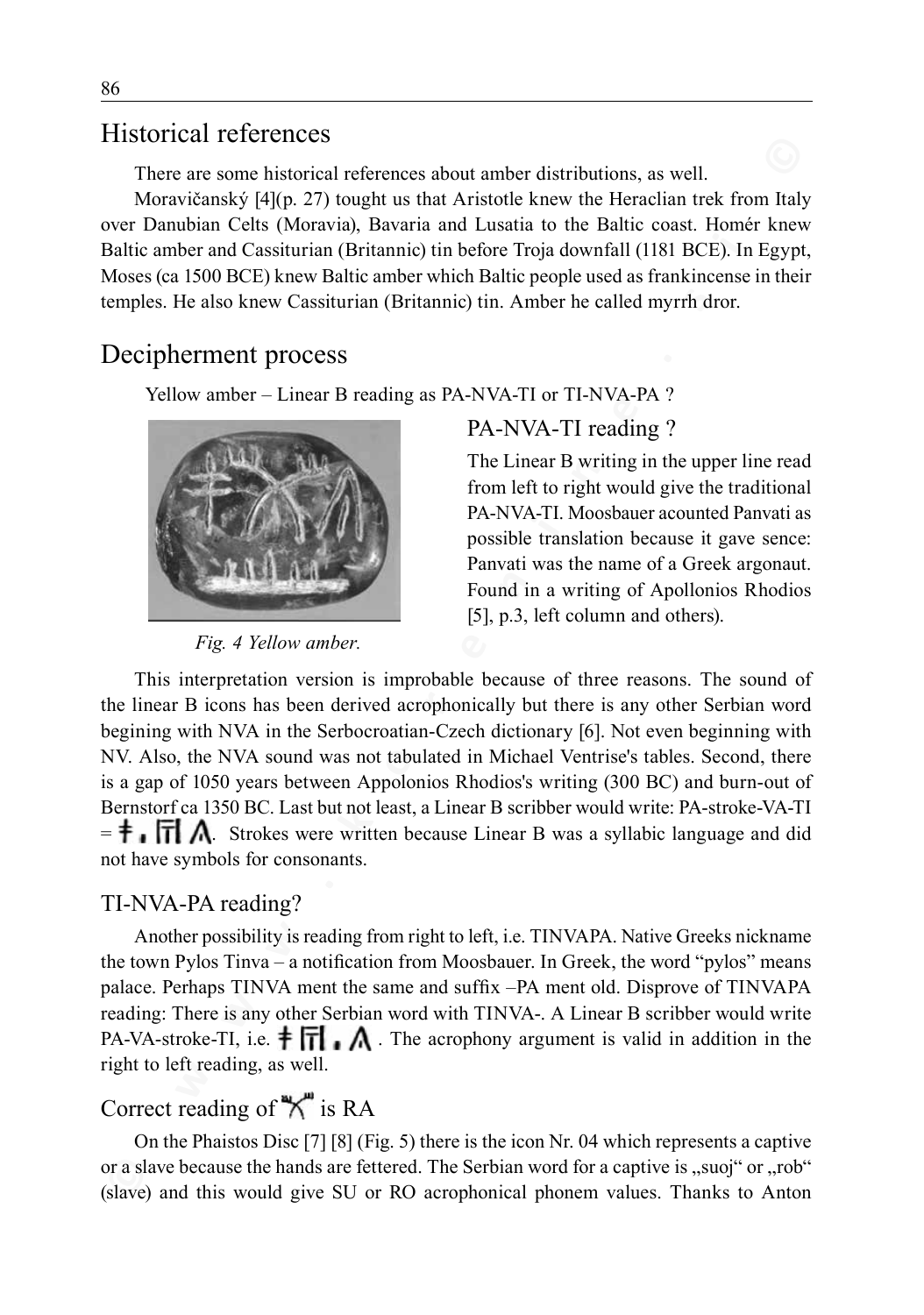Perdih's hint the RA reading was derived from Serbo-Slovenian, raja", i.e. poor people who run into debts and afterwards into slavery.



*Fig. 5 Phaistos Disc as validation object.*

#### Seeking for words with SU or RO or RA reading

So, let us find out whether SU, RO or RA give a meaning with marginal signs of the yellow amber (Tab. 1).

| $TI-SU-PA$     | $PA - SU - TI$ |
|----------------|----------------|
| $TI - RO - PA$ | $PA - RO - TI$ |
| $TI - RA - PA$ | $PA - RA - TI$ |

Out of 6 combinations two have been found in Serbocroatian–Czech dictionary [6] which might have had the meanings:

parotina = fold, cut (in Czech rýha, škrábnutí )

**párati** in Czech and in Serbian = unsew, scrape, draw, dissect, tear into pieces; in Old Czech "párat se" had the meaning fiddle about with.

 $_{\rm p}$  parvati " is similar to Bělorussian парвать = tear into pieces.

In Linear AB there is already the sign for RA phonem. The phonetics for with RA value might be regionaly dependent phonem RuA. In some Slavonic languages ..pa-rva-ta" means something being teared into pieces. The word evokes a vision of Earth teared into pieces, into a chain of hills. In Sanskrit "parvata" means "mountain". In Indian mythology Párvatí means The Lady of Mountains, she was spouse of Shiva and daughter of god Himalaya (Himavata); "hima-laja" is a so called "Proto-Slavonic" word meaning "winter laying" (chetitian "giemi", vedic "hima" > sima > zima; [9] p.24, p.115). Suffix -laja we found in Czech municipalities like Lysolaje, Visolaje, Vizálaje etc. So, let us suppose the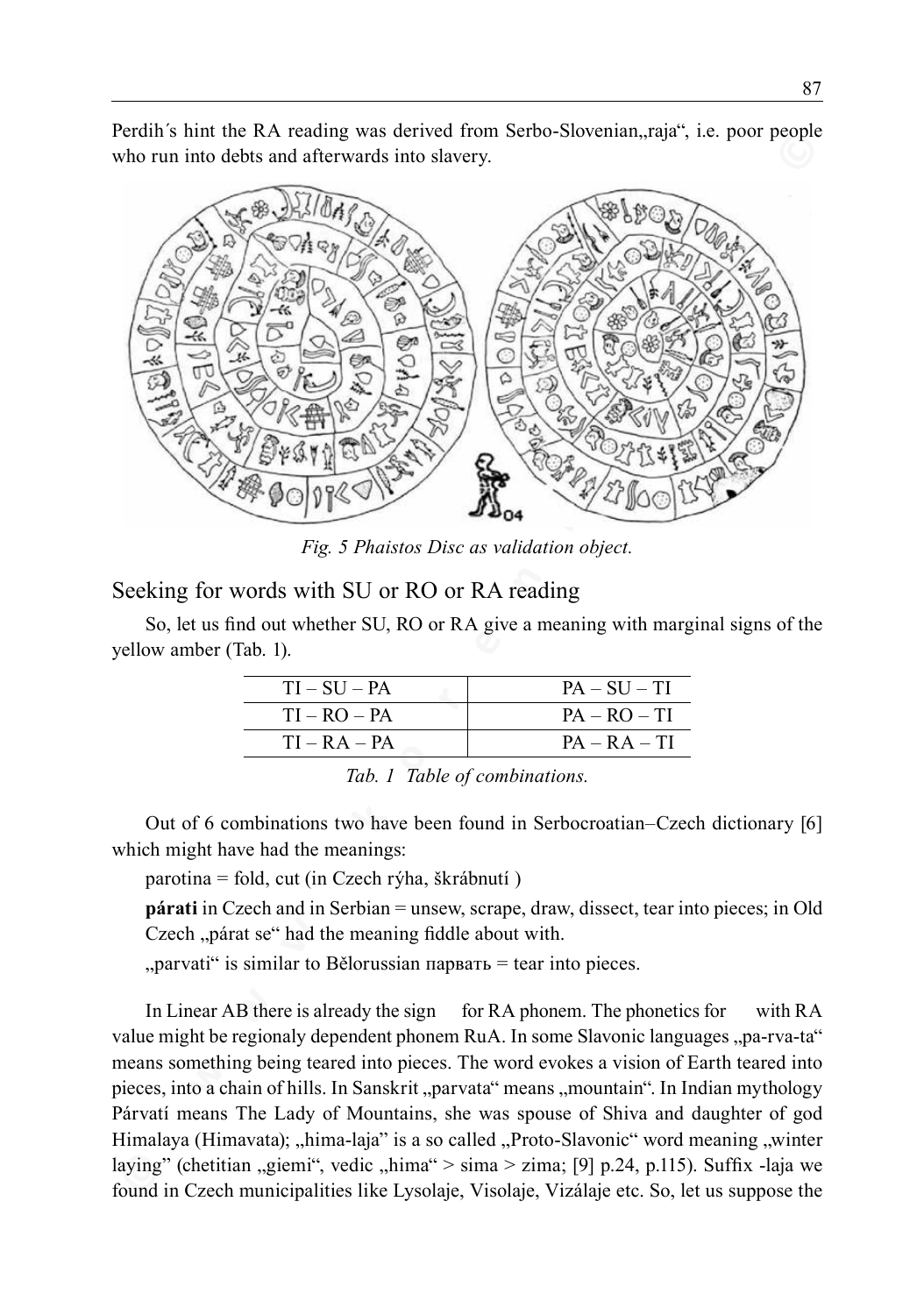upper line reads PARATI or regionaly dependent phonem PARuATI meaning mountains and let us find out whether the RA phonem gives meaning on the Phaistos Disc.

Validity of RA in  $\bigcirc$  on Phaistos Disc derived from  $\bigcirc$ 



*Fig. 6 Section of Phaistos Disc. Graphics, transliteration and translation by P. Kovář [7].*

Above symbols presentation (Fig. 6) is an example of transliteration and translation of the Phaistos Disc by M.Sc. Petr Kovář [7] [8]. There are some incongruities there, therefore an update has to be done. For example, in the original disc there are vertical bars splitting icons into fields of icons. Kovář respected this partitioning but not in all cases. Let us correct this (Fig. 7) and let SU in  $\bullet$  of the Kovař's version substitute with RA in  $\bullet$ 



*Fig. 7 Extended icons field with PU value. Right there is original icons field. Graphics, transliteration and translation by P.Kovář [7].*

In addition, let us preserve the original partitioning into fields of icons using red marks to indicate the zones of the original.



*Fig. 9 Transliteration by I.Tureček. Graphics by P.Kovář [7].*

The finding of RIZA (apparel, gown) and RAŠČIPU (they rend) convinced us about the rightness of this approach, i.e. validating RA value in  $\bullet$  and to make some more translations. Kovář was using Serbian as model language, too, but KORI and ZASUŠČI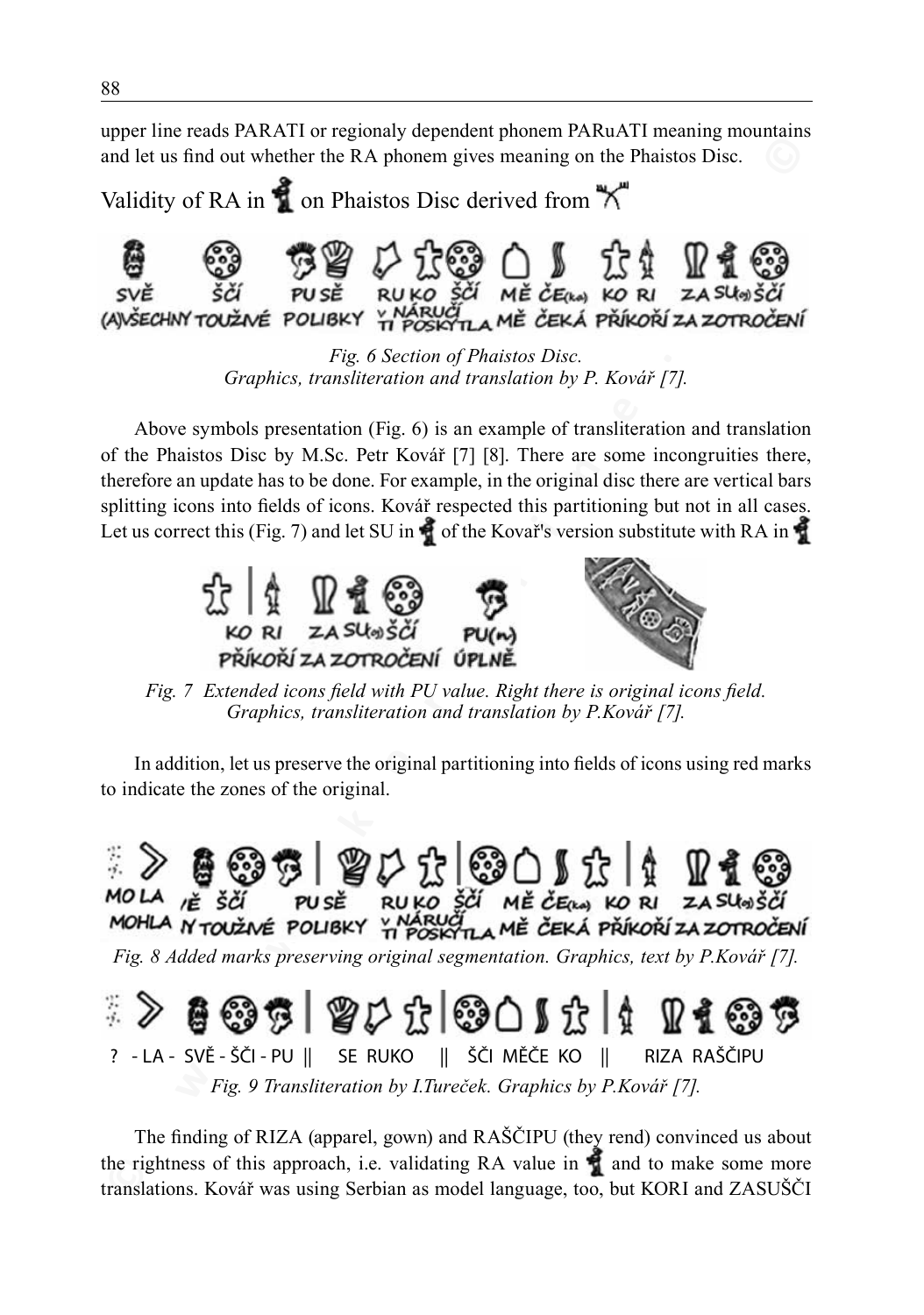(Fig. 8) do not exist in Serbocroatian – Czech dictionary [6]. We omited translation of the first field (?-LA-SVĚ-ŠČI-PU) because the first sign is demaged (? $\frac{25}{3}$ ?). Also, to get the meaning of this field we need foregoing icons. The original word order has been preserved.

## *Translation:*

 $\parallel$  themselves with hand  $\parallel$  they widdle pressing as  $\parallel$  the gown they rend

## *Dictionary:*

**© w w w . k o r e n i n e . s i ©** se = reflexive pronoun themselves  $ruko = 7th case$ , with hand = from Srb. ruka šči = they widdle (= Cz. čurat, močit); Horák [10] p.200  $m\check{e}$ če = from Srb. méčiti = squeeze, press (= Cz. lisovat, mačkat)  $k_0 = as$ riza = Srb. 1. obsolete apparel, dress, raiment 2. monachal cowl (=  $Cz$ . kutna), lady gown (=Cz. róba); Cz. říza=Engl. robe; Bulg.,Makd. рѝза = shirt or chemise [11] raščipu =  $3<sup>rd</sup>$  case pl. from Srb. raščepiti = they rend, cleave asunder

What means the lower sign of the yellow amber?

In Fig. 10 we see the lower part of the yellow amber. This symbol is unknown among Linear AB and we can make use of analogies only. In Sumerian writing there was a similar sign meaning feather crown or "big". We could suggest to interpret this sign as "big" and in connection with the upper PARATI as "big mountains". The Summerian writers were of Slavonic origin, concluds Horák [10] (pp.58-61). In Old Hindi pahar ment mountain [12]. Also, if we look at other writings, we will learn similar signs which ment mountain.

Mountains and hills in other writings

 $\sum_{k=1}^{\infty} k^k$  kur = mountains in cuneiform  $\parallel$  **I** shan (šan) = hill in Chinese

 hieroglyphic = sandy hill (N25); *Fig. 10 Lower icon of the* country ideogram or determinant [13] *yellow amber.*



A join of upper and lower line would give a pleonasm mountain-mountain, once written in Linear AB and the other time as neolithic icon. Now we know:

- that reading of the Linear B writing is PARATI or PARuATI
- that in Sanskrit "parvata" means "moutain"
- in some Slavonic languages "pa-rva-ta" means something being teared into pieces. The word evokes a vision of Earth teared into pieces, into a chain of hills.
- that ideograms for mountains and hills in other writings look very similarly,
- so, we can conclude that the lower symbol may very probably represent mountains and hills, too;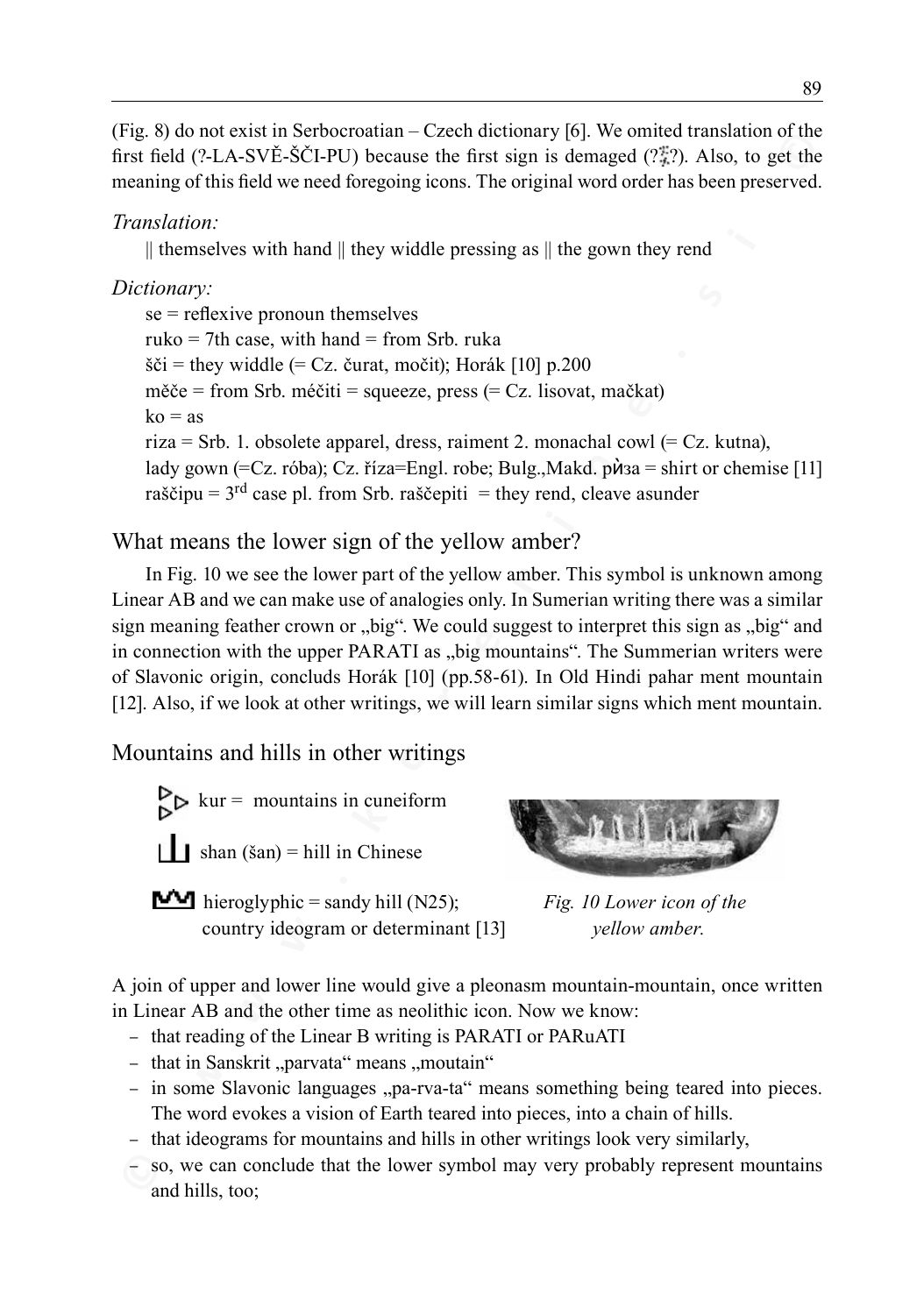



- 1. DO or KO
- 2. stroke
- 3. KA or HA or CHA
- 4. Egyptian hieroglyph ?

| <b>ING 7 MHOOT</b><br>$\frac{1}{2}$ acc and $\frac{1}{2}$                                                                                                                                                                                                                                                                                                                      |                                                                                                                                                                                                                                                                                                                                                                                                                                                                                                                                                                                                                                                                                                                                                                                                                                          |                                                   |  |
|--------------------------------------------------------------------------------------------------------------------------------------------------------------------------------------------------------------------------------------------------------------------------------------------------------------------------------------------------------------------------------|------------------------------------------------------------------------------------------------------------------------------------------------------------------------------------------------------------------------------------------------------------------------------------------------------------------------------------------------------------------------------------------------------------------------------------------------------------------------------------------------------------------------------------------------------------------------------------------------------------------------------------------------------------------------------------------------------------------------------------------------------------------------------------------------------------------------------------------|---------------------------------------------------|--|
| Face<br><b>Signs</b>                                                                                                                                                                                                                                                                                                                                                           | <b>Face</b> – bearded man or a woman with a yashmak? Does a<br>man has such a wide open mouth? Also, there seem to be<br>hairs both left and right side instead of ears. The face side<br>produces the impression as if it were a woman face.<br>$Signs$ – left to right reading:<br>1. DO or KO<br>2. stroke<br>3. KA or HA or CHA<br>4. Egyptian hieroglyph ?<br>We do not consider right to left reading as the sign at most<br>right is probably an Egyptian sign (determinant?) and<br>hieroglyphic writings do not start with a determinant. Also,<br>because of this, it is not a seal.<br>There is a stroke between the first and third sign. How to<br>read it? The Linear B scribbers did not have had signs for<br>consonants as the language was a syllabic one. They used<br>a stroke instead being interpreted in context. |                                                   |  |
| Fig. 11 Red amber.                                                                                                                                                                                                                                                                                                                                                             |                                                                                                                                                                                                                                                                                                                                                                                                                                                                                                                                                                                                                                                                                                                                                                                                                                          |                                                   |  |
| Meaningful combinations when using Serbian as a language model                                                                                                                                                                                                                                                                                                                 |                                                                                                                                                                                                                                                                                                                                                                                                                                                                                                                                                                                                                                                                                                                                                                                                                                          |                                                   |  |
| Using the Serbian language as model and testing DO, KO, KA, HA with all Serbian<br>consonants where the "?" sign is a placeholder for these consonants, we got following results:<br>There were no meaningful combinations for DO-?-HA and KO-?-HA pairs.<br>For DO-?-KA and KO-?-KA we got the meanings:                                                                      |                                                                                                                                                                                                                                                                                                                                                                                                                                                                                                                                                                                                                                                                                                                                                                                                                                          |                                                   |  |
| DO-?-KA pair meanings:                                                                                                                                                                                                                                                                                                                                                         |                                                                                                                                                                                                                                                                                                                                                                                                                                                                                                                                                                                                                                                                                                                                                                                                                                          | KO-?-KA pair meanings:                            |  |
| dojka (breast)                                                                                                                                                                                                                                                                                                                                                                 |                                                                                                                                                                                                                                                                                                                                                                                                                                                                                                                                                                                                                                                                                                                                                                                                                                          | kocka (die)                                       |  |
| doska (plank)                                                                                                                                                                                                                                                                                                                                                                  |                                                                                                                                                                                                                                                                                                                                                                                                                                                                                                                                                                                                                                                                                                                                                                                                                                          | korka (bark)                                      |  |
| docka (daughter)                                                                                                                                                                                                                                                                                                                                                               |                                                                                                                                                                                                                                                                                                                                                                                                                                                                                                                                                                                                                                                                                                                                                                                                                                          | koska (bonelet)                                   |  |
|                                                                                                                                                                                                                                                                                                                                                                                |                                                                                                                                                                                                                                                                                                                                                                                                                                                                                                                                                                                                                                                                                                                                                                                                                                          | Tab. 2 Combination of sings with Serbian meaning. |  |
| What meaning gives the last sign to the previous linear B writing?<br>The next aim is to find out meaningful combination of these<br>words with the last sign. According Gardiner [13] (p. 516) the<br>sign U9 $\sqrt{\phantom{a}}$ depicts corn-measure with grain pouring out, i.e.<br>it is a determinant for grain. Meaning of the vertical stroke will<br>be given later. |                                                                                                                                                                                                                                                                                                                                                                                                                                                                                                                                                                                                                                                                                                                                                                                                                                          |                                                   |  |
|                                                                                                                                                                                                                                                                                                                                                                                |                                                                                                                                                                                                                                                                                                                                                                                                                                                                                                                                                                                                                                                                                                                                                                                                                                          |                                                   |  |

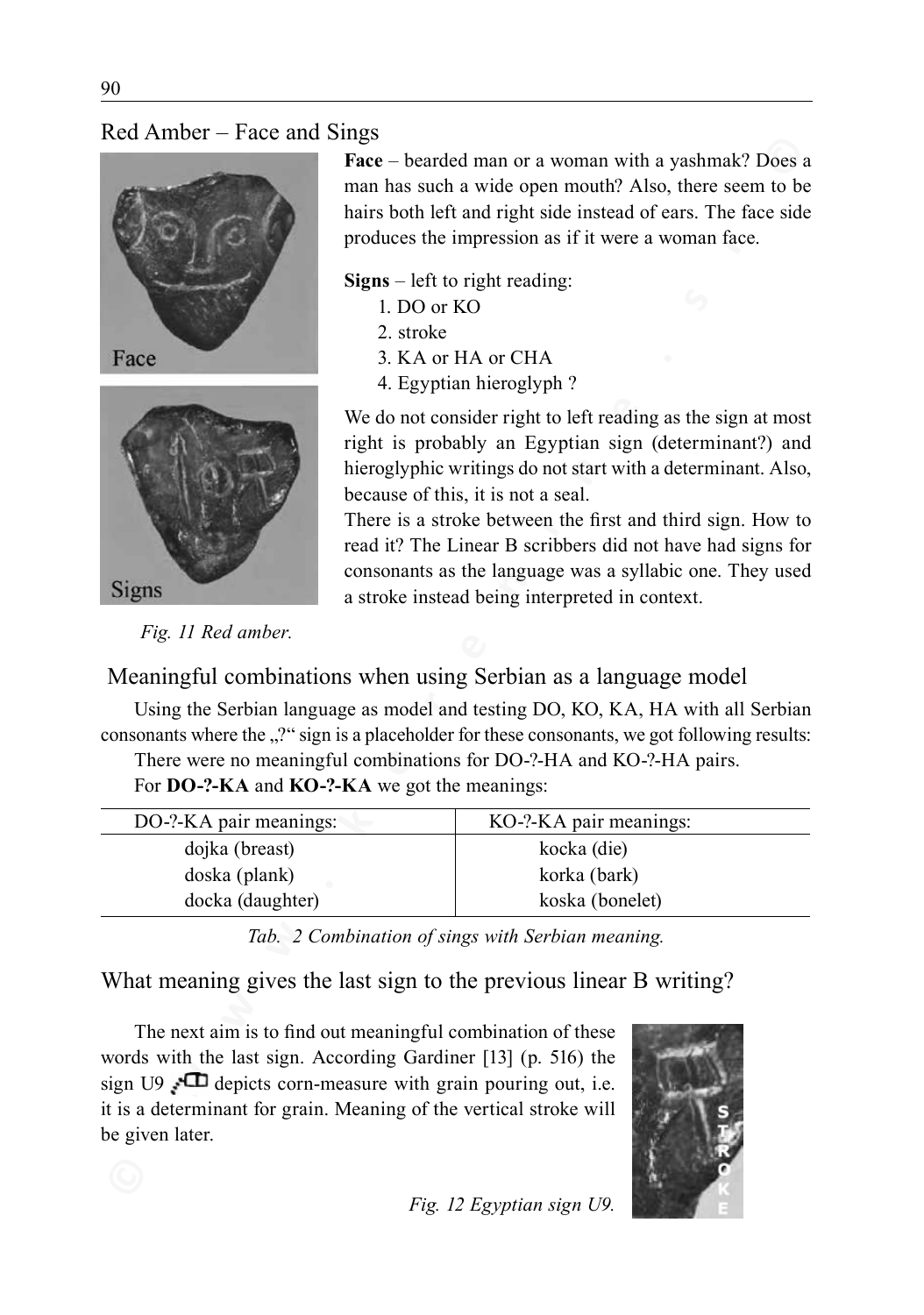We conclude, the sign U9 is a unit of measure of grain, i.e. the hieroglyphic determinant which gives the previous interpretations (Tab. 2) two hypothetical meanings:

 $$  $DOSKA =$  plank = surface trade unit?

We have to admit that we had no opportunity to see the original ambers. We had to take photos only. On May 8th, 2016, the newspaper Süddeutsche Zeitung [14] published the article "Triumph für Manfred Moosauer - Echtheit der Bernstorf-Funde bewiesen" which we read on May 21<sup>st</sup>, 2016. We became a better image of the first sign Fig. 13 and now we unambiguously identified it as **KO syllable**.



#### *Notice:*

Vanessa Bähr – she was excavation leader – did find 55 ambers in all. "*Vanessa Bähr – sie war Grabungsleiterin in Bernstorf – belege in ihrer Dissertation, dass über neun Jahre hinweg insgemt 55 Bernsteine gefunden worden seien*."

*Fig. 13 Enlarged signs of PARATI.*

## Meaning of the vertical stroke

The stroke bellow U9 depicts the sign  $\Box$  as corn-measure itself and not as a determinant, i.e. giving KOCKA the meaning of a corn-measure. Compare with Gardiner [13]:

- Gardiner (p. 534, section Z1): *"Following an ideogram, | denotes that this means the actual thing it depicts.* "For example:  $\Upsilon = r$  (coptic  $\vec{r}$ ) = mouth. Gardiner is not precise when he maintains  $\uparrow$  depicts mouth. On the contrary, Horák [10] (p.65) declares the D21  $\implies$ , with sound  $\pi$ <sup>"</sup>, hangs together with Serbian rata (= lips). This is congruent with another Gardiner's thesis:
- Gardiner (p. 34 § 25): *"When ideograms stand for actual objects which they depict, the phonetic signs that would indicate names of those objects are often dispensed with. Ideograms so employed are usually followed by the stroke-determinative* |*".*

We can conclude that both linear writing and Egyptian sign express corn-measure itself. In case of linear writing as Serbo-Slovenian KOCKA and in case of hieroglyphic writing as  $\Box$  Perhaps we miss sound for this sign but the same situation we have on the lower sign of the yellow amber. There we miss the sound, as well.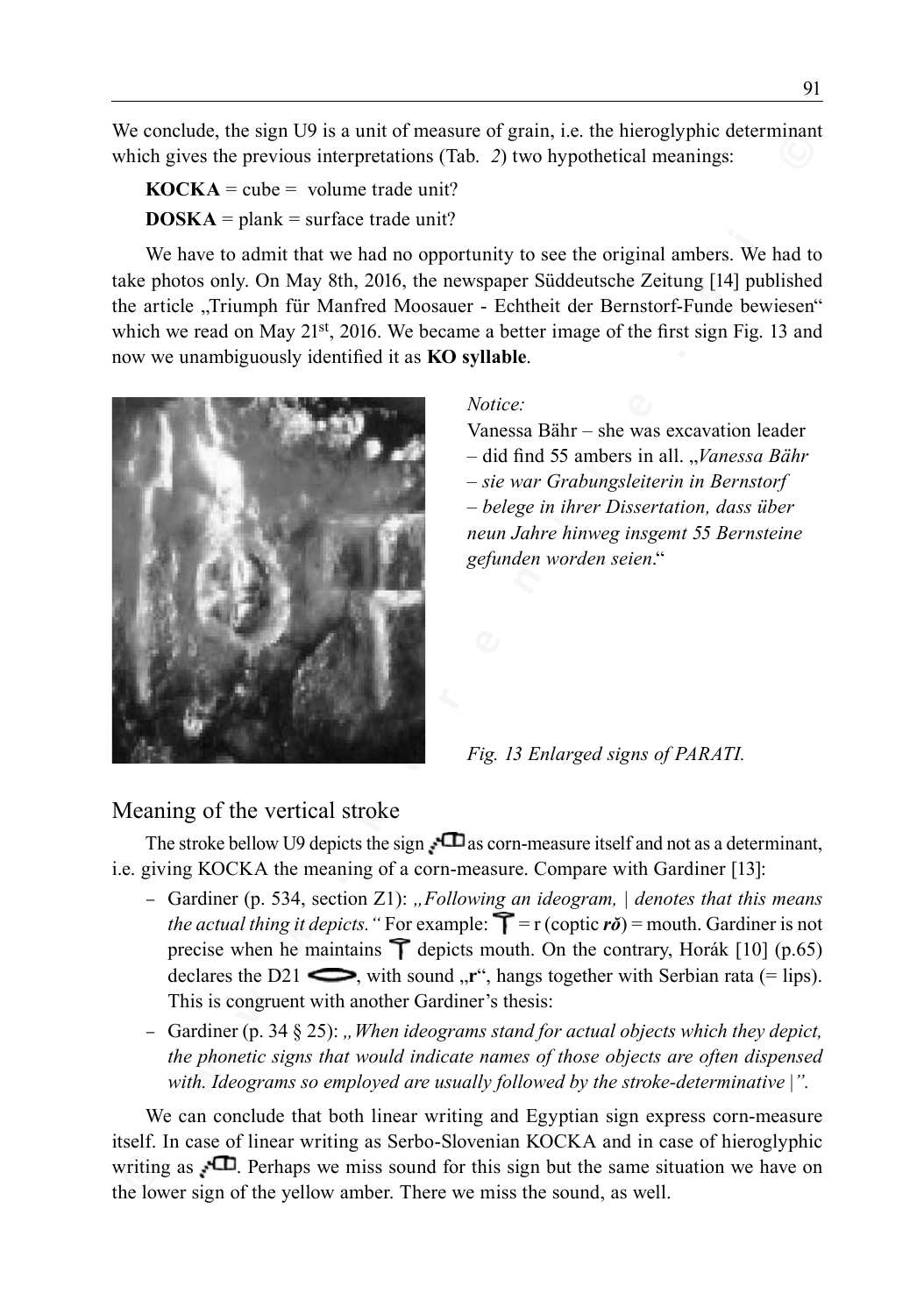# In which era was hieroglyph U 9  $\sqrt{ }$  used?

Gardiner (p.535) informs us that U10  $\overrightarrow{CD}$  was sometimes used instead of U9  $\overrightarrow{CD}$  as determinant in **XVIIIth Dynasty** which was in power ca. 1543- 1292 BC.

About vernacular of Late Egyptian dynasties Gardiner writes:

"*Late Egyptian: the vernacular of Dynasties XVIII-XXIV, about 1573 to 715 BC, exhibited chiefly in business documents and letters, but also in stories and other literary compositions, and to some extent also in the official monuments from Dyn. XIX onwards. There are but few texts, however, wherein the vernacular shows itself unmixed with the classical idiom of Middle Egyptian. Various foreign words make their appearance*." (underlined by I. Tureček).

And in Wikipedia we can read:

**EVALUAT THE SET IN THE CONDUPT TO**  $\theta$  **<b>C EVALUAT THE CONDUPT TO A CONDUPT CONDUPT CONDUPT CONDUPT CONDUPT CONDUPT CONDUPT CONDUPT CONDUPT CONDUPT CONDUPT CONDUPT CONDUPT CONDUPT CONDUPT CONDUPT CONDUPT CONDUPT CONDUPT** "*The eighteenth dynasty of ancient Egypt (Dynasty XVIII)[1] (c. 1543–1292 BC) is the best known ancient Egyptian dynasty. It boasts several of Egypt's most famous pharaohs, including Tutankhamun, whose tomb was found by Howard Carter in 1922. The dynasty is also known as the Thutmosid Dynasty for the four pharaohs named Thutmosis (English: Thoth bore him). Famous pharaohs of Dynasty XVIII include Hatshepsut (c. 1479 BC–1458 BC), longest-reigning woman-pharaoh of an indigenous dynasty, and Akhenaten (c. 1353–1336 BC), the "heretic pharaoh", with his queen, Nefertiti Dynasty XVIII is the first of the three dynasties of the Egyptian New Kingdom, the period in which ancient Egypt reached the peak of its power."* 



At the time of burn out of Bernstorf (c. 1350) pharao Achnaton (1353-1336 BC), known as Amenhotep IV. (Fig. *14*), was in power.

We would like to strengthen that vocals  $,A-e-e$ <sup>"</sup> of the name Amenhotep is reportedly a reconstruction based on Coptic language. People with slavonic background can easily substitute "Amen-" with "Imeno" meaning  $\ldots$  name" with the effect  $\ldots$  imeno H-t-p" (=name H-t-p).

*Fig. 14 Amenhotep IV. Foto by John Bodsworth*

## Discussion

At the beginning of denotation in Neolithic era a great diversity was observed in Sumarian, Egyptian and Chinese writing. Neolithic people used a figure or an icon, pars pro toto (genitals to denote a man or a woman) and symbols (feather crown ment a big man). Seemingly the same, namely a diversity in denoting, we see on ambers from Bernstorf. There are several possibilities how to interpret the writings. It might have been a help how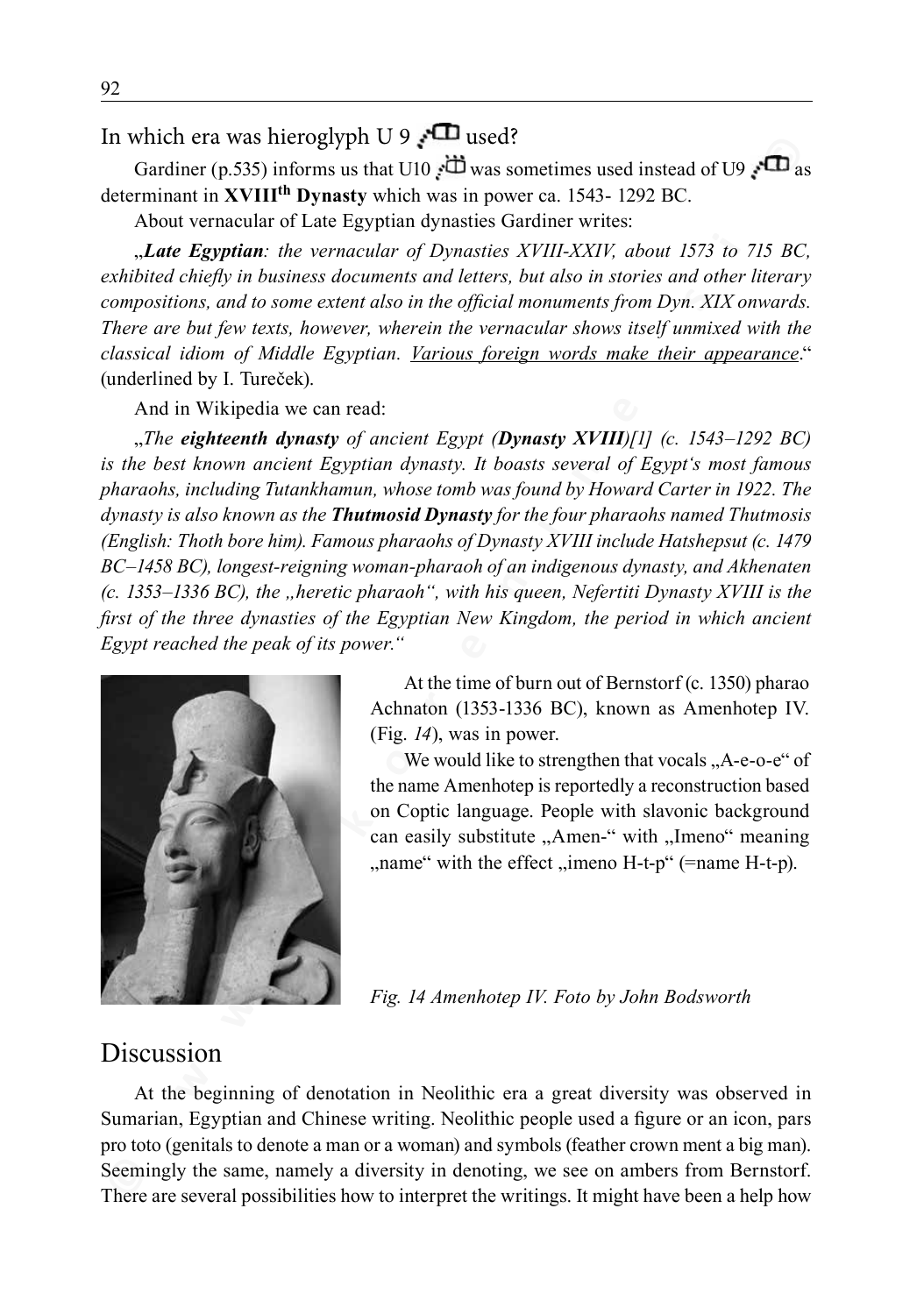to remember distinct writings  $-$  a kind of a notice. Or it might have been an intentional collection of foreign words of which we hapilly rescued two pieces. At all events, the scribber had to know both writing systems and languages.



*Fig. 15 Bronze era "dictionary".*

The finding of **RIZA** (apparel, gown) and **RAŠČIPU** (they rend) (Fig. 9) met the theoretical requirement, i.e. Serbian language in the past, with the translation result. The prediction operator (predictive validity) was buttoned up.

# Summary

On the red amber we have both Serbo-Slovenian word **KOCKA** (=cube) written in linear B and an Egyptian sign for corn unit. On the yellow amber there is Serbian word **PARATI** (=mountains) in linear B and a neolithic symbol for mountains. This symbol might be a help how depict the linear B writing, namely as mountains. We may conclude that this collection of writings is a bronze era "dictionary" Fig. 15 underlined with the vertical bar character shown in Fig. 12.

# Literature

- [1] M. Moosbauer a T. Bachmaier, Bernstorf Das Geheimnis der Bronzezeit, Theiss – Verlag, 2005.
- [2] I. Tureček, "Translation of the tablet KN As  $1516$ ," 2013. [Online]. Available: http://veneti.info/prispevki/multilingua/other/cesky/400-jazykova-rekonstrukcetabulky-kn-as-1516. [Access on 26th June 2016].
- [3] I. Tureček, "Translation of the tablet PY Cn 1287 (Překlad tabulky PY Cn 1287)," 2012. [Online]. Available: ttp://veneti.info/images/stories/clanki/turecek/PY\_ Cn 1287 Kanapeu 4.pdf. [Access on 28th June 2016].
- [4] F. S. P. Moravičanský, Storyline of the Great Moravia Empire. (Děje říše Velkomoravské. Od počátku až do rozpadu jejího léta páně 907.), Uherské Hradiště: published by Moravičanský F.S.P., 1883.